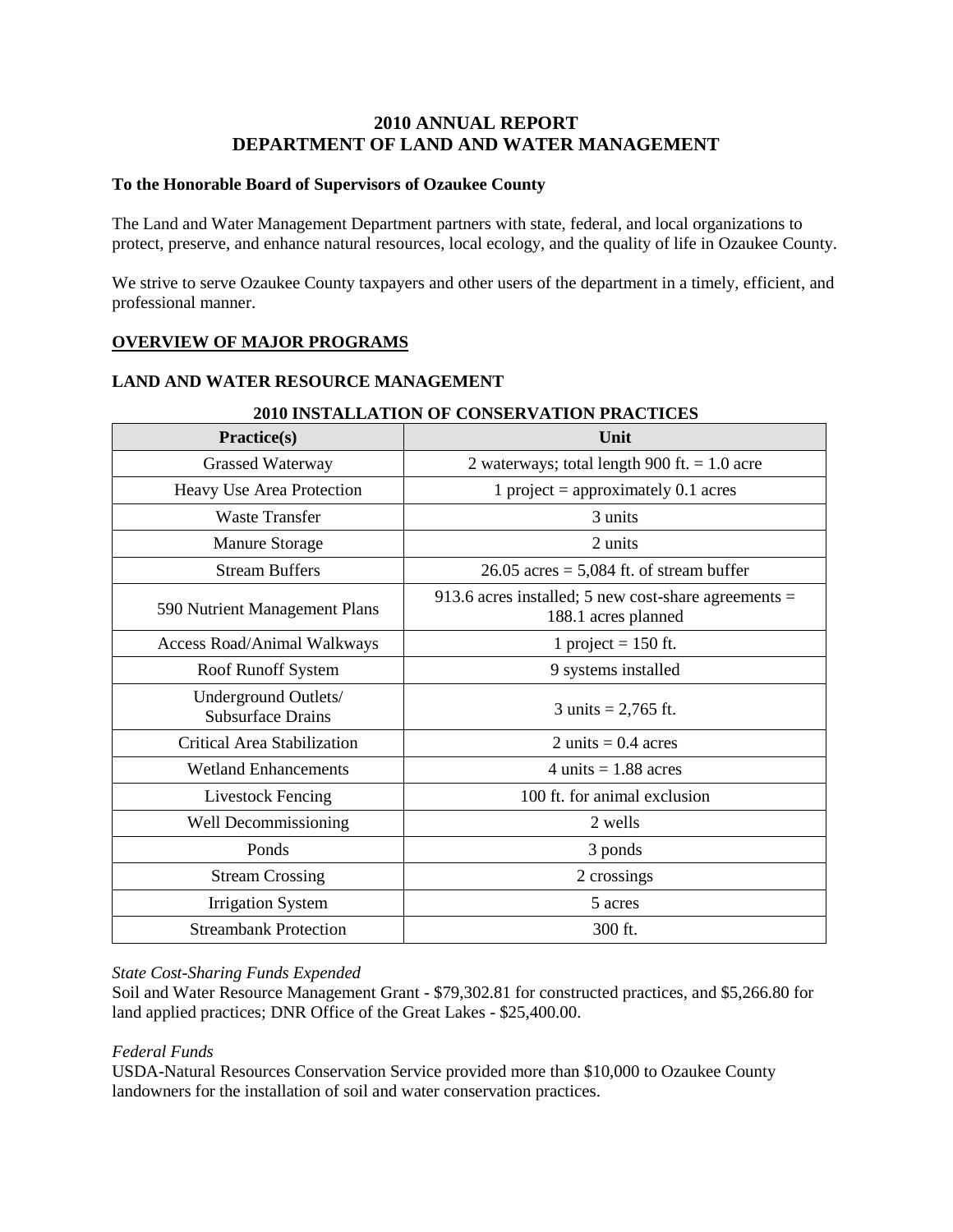### *Manure Storage Permits*

One permit was issued for the installation of two manure storage facilities.

## **USDA-NATURAL RESOURCES CONSERVATION SERVICE (NRCS) SUMMARY**

The USDA service center in West Bend services Ozaukee County. Staff members are Josh Odekirk (District Conservationist), Elsie Gonzalez (Soil Conservationist), and JoAnn Pipkorn (Office Automation Clerk). The staff travels to Port Washington to assist Ozaukee County landowners.

Below are some of the tasks completed by the USDA-Natural Resources Conservation Service in 2010:

- Conservation plans were updated on numerous operator conservation farm plans. The updates evaluated HEL (Highly Erodible Land). All HEL fields were planned so the soil loss from the cropping systems meets "T," the "tolerable" soil loss level.
- Assisted six landowners with planning or completing the following practices through the Environmental Quality Incentives Program (EQIP):
	- One grassed waterway.
	- Four seasonal high tunnel systems.
	- Over 250 acres of nutrient management and cover crop
- Enrolled 22 acres over three producers in the Conservation Reserve Program.
- Enrolled two producers in the Conservation Stewardship Program.
- Contributed \$435.00 to Ozaukee County for technical assistance given by the Land and Water Management Department for design and construction oversight for USDA Environmental Quality Incentive Program.
- Entered into a contribution agreement for conservation planning with the Ozaukee County Land and Water Management Department as part of the Great Lakes Restoration Initiative.

### **WISCONSIN FARMLAND PRESERVATION PROGRAM / WORKING LANDS INITIATIVE**

Conservation plans are on file for approximately 140 landowners who participated in the Farmland Preservation Program (FPP) in 2010. During the summer of 2010, the Wisconsin Department of Agriculture, Trade and Consumer Protection, in conjunction with the Wisconsin Department of Revenue, sent a letter to known 2008 FPP participants. The letter outlined the requirements of continued participation, and requested that landowners who planned to continue in the program contact the Ozaukee County Land and Water Management Department. We have received 46 responses from landowners and accountants. The FPP tax credit is \$7.50/acre for 2010. Each farm or tract of land will need to be inspected in 2011 for conservation compliance.

Department staff provided assistance to the Ozaukee County Land Conservation Partnership and the Land Preservation Board. Another project involved working with Gathering Waters Conservancy and the American Farmland Trust to coordinate a workshop for PACE (Purchase of Agricultural Conservation Easement Program). Forty-five people attended the workshop.

### **WILDLIFE DAMAGE ABATEMENT AND CLAIMS**

This program offers abatement and claims assistance to agricultural producers who suffer economic loss from crop damage by deer, geese, or turkeys. Through this 100% state-funded program, numerous agricultural crop fields were evaluated for damage. One crop producer enrolled in the program, with another eight requesting appraisals of initial crop damage. A total of \$266.96 was spent on repellants for deer. Typically 20 to 50 calls are taken every year regarding damage complaints not covered by the program for cost sharing, but for which technical assistance is allowed. No claims for wildlife damage were made on commodity crops. Two landowners did receive deer shooting permits through Act 82.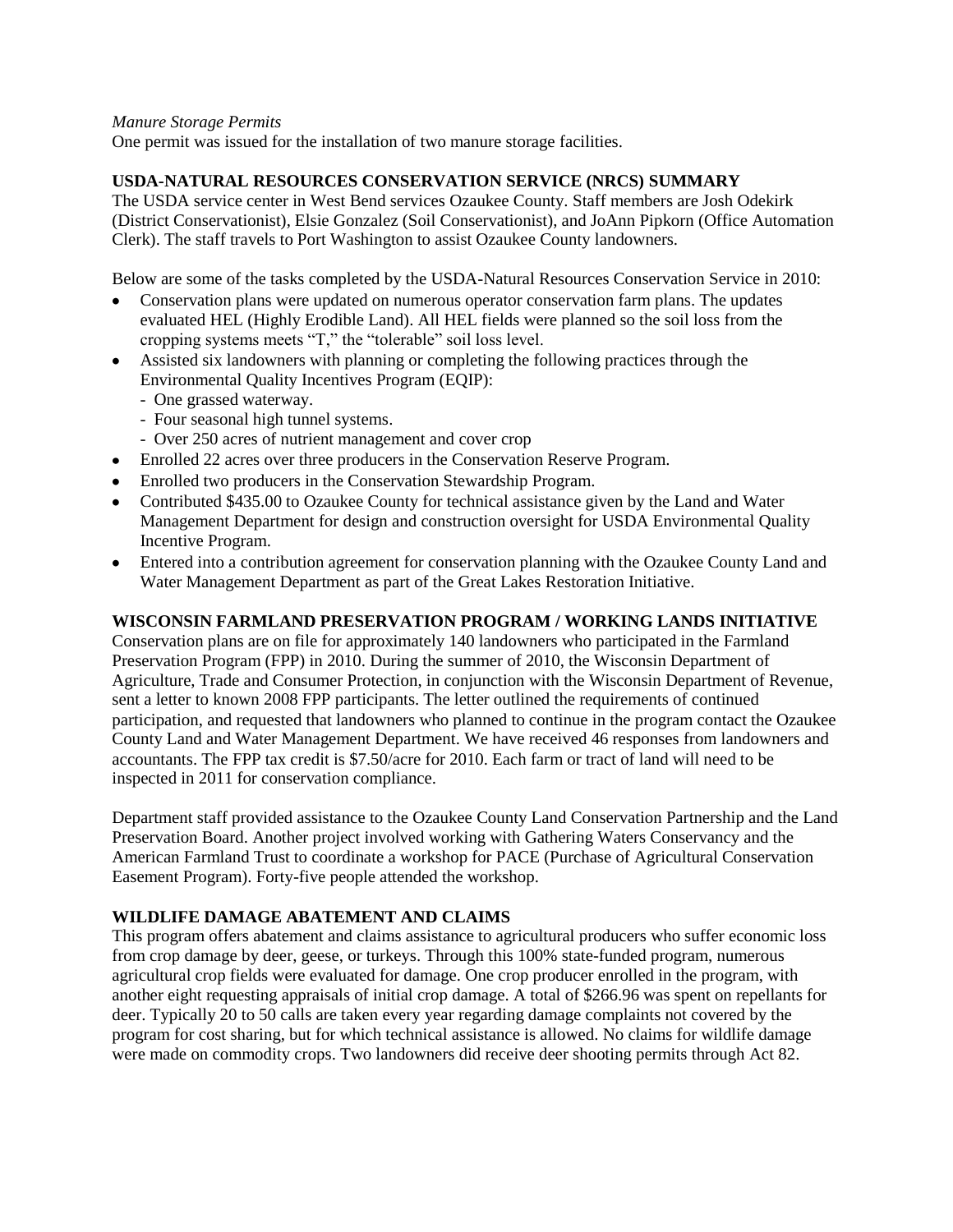### *Deer Donation*

Forty deer were donated through the donation program. A total of 1,513 pounds of ground venison was distributed to Family Sharing in Grafton, St. Peter of Alcantara Catholic Church in Port Washington, and Random Lake Area Interfaith Pantry. The program paid \$55.00 per deer or 100% of the processing charge, for a total cost of \$2,200.00. Saukville Meats and Schwai's Meat & Sausage were the venison processors.

From the start of the donation program in 2000 and through 2010, a total of 891 deer have been donated in Ozaukee County. This equals approximately 20 tons of ground venison.

### **STORMWATER MANAGEMENT**

A general permit under the Wisconsin Pollution Discharge Elimination System (WPDES) was issued to Ozaukee County to discharge stormwater from all portions of the municipal separate storm sewer system. The WPDES permit requires the implementation of the following programs: public education and outreach, illicit discharge detection and elimination, construction site pollutant control, post-construction stormwater management, and pollution prevention.

A stormwater education and outreach plan was developed, and recently updated, with all county stormwater-permitted communities to increase efficiencies of local government and meet the permit requirements.

A pollutant-loading model analysis using the Source Loading and Management Model (SLAMM) was completed for county facilities within the "urbanized area." For 2008, the permit required a 20% reduction of total suspended solids (TSS) discharging from county facilities to waters of the state when compared to no controls. The model indicates the county meets this 20% reduction of TSS, mainly due to the treatment provided by grass swales. The permit requires a 40% reduction in TSS by 2013. Our department will continue to work with the Ozaukee County Highway Department to meet the 40% reduction in TSS.

# **GYPSY MOTH SUPPRESSION PROGRAM**

The Land and Water Management Department worked with local municipal gypsy moth coordinators to investigate possible gypsy moth-infested areas. No eligible treatment blocks were established for 2010. Gypsy moth populations have been low recently, but may rise dramatically in any given year.

# **EMERALD ASH BORER**

The emerald ash borer was found for the first time in Wisconsin in August, 2008, near the Ozaukee County community of Newburg. The emerald ash borer is an invasive wood-boring beetle that feeds on the tissues under the bark of ash trees, thereby killing them. This metallic green beetle is native to East Asia and was accidentally imported to the United States within the wood of shipping crates from China. It was first discovered in North America in 2002, near Detroit, Michigan.

Ozaukee, Brown, Crawford, Fond du Lac, Kenosha, Milwaukee, Racine, Sheboygan, Vernon, Washington, and Waukesha counties have been designated as quarantine areas by the Wisconsin Department of Agriculture, Trade and Consumer Protection. Residents and affected businesses in these counties are prohibited from moving any hardwood firewood, ash nursery stock, or ash logs or timber out of the quarantine area.

In 2010, timber sales were established on seven properties within a three-mile radius of Newburg. Six of the properties are in Ozaukee County; one is in Washington County.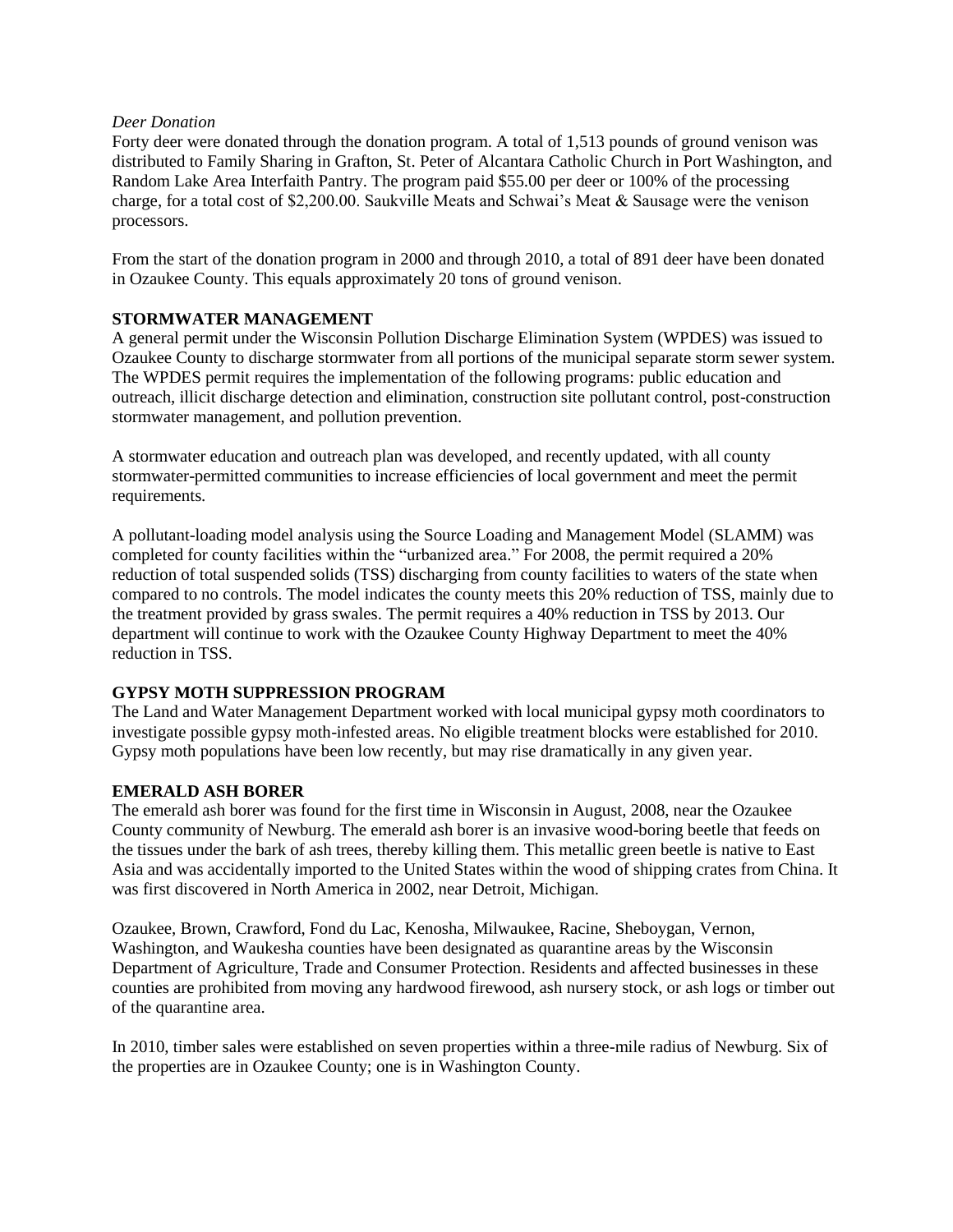The LWM Department provided EAB information to county residents and assisted federal, state, and local officials as necessary. Several informational sessions regarding the emerald ash borer were held in 2010.

## **TREE, SHRUB, AND PRAIRIE GRASS & WILDFLOWER SEED / RAIN BARREL SALE**

Approximately 29,575 trees and shrub plants were sold to approximately 314 landowners. A total of 47 orders of prairie seed were sold to plant approximately 15.7 acres. Twenty rain barrels were sold.

## **SUCKER BROOK COASTAL WATERSHED PROJECT**

Nonpoint source pollution remains a significant concern in Ozaukee County and threatens the water quality of Sucker Brook, which discharges directly into Lake Michigan. A grant was received from the Wisconsin Coastal Management Program and the Wisconsin Department of Natural Resources to conduct a habitat assessment of the watershed, locate and map all outfalls and pipe discharge points into the brook, sample representative outfalls and surface water for pollutants of concern, determined the applicability of buffers along drainages, and develop a plan of action to improve water quality. These tasks began in 2010 and will continue in 2011. In addition, a *Sucker Brook Partnership* of landowners and concerned citizens was formed.

## **RE-ESTABLISHING FISH PASSAGE IN THE MILWAUKEE RIVER WATERSHED**

The LWM Department is among several partners working to improve fish passage in the Milwaukee River. The department is assisting with implementing the \$4.7 million *Fish Passage in the Milwaukee River Watershed Project*, funded through the American Recovery and Investment Act.

## **ENVIRONMENTAL EDUCATION**

County staff developed an educational presentation on "how to build a rain garden" for interested property owners and local landscaping companies. Twenty private landowners and one landscape company attended this event. Two speakers from Agrecol, the plant nursery assisting with this project, conducted a very useful discussion on establishing a rain garden. A master gardener from the University Wisconsin Extension discussed the value and benefits of rain gardens for stormwater management.

The annual county fair display, department newsletter and web site, school presentations, and various information sessions served to provide ongoing environmental education.

# **SANITATION**

In **2010**, the Land and Water Management Department issued **105** State of Wisconsin sanitary permits to allow the installation of Private Onsite Wastewater Treatment Systems (POWTS) within the county. The following table is an explanation of these permits.

| <b>System</b><br><b>Type</b>     | Number of<br><b>Permits</b><br><b>Issued</b> | <b>New</b><br><b>Construction</b><br><b>POWTS</b> | <b>Replacement</b><br><b>POWTS</b> | <b>Total</b><br><b>Revenue</b> |
|----------------------------------|----------------------------------------------|---------------------------------------------------|------------------------------------|--------------------------------|
| $A+0$ Mound                      | 4                                            | (25%)                                             | (75%)                              |                                |
| $A+0$ Mound<br>with pretreatment |                                              |                                                   | $\Omega$                           |                                |
| A+4 Mound                        | 30                                           | 16 (53%)                                          | (47%)<br>14                        |                                |
| A+4 Mound<br>with pretreatment   | Q                                            | (33%)                                             | (67%)                              |                                |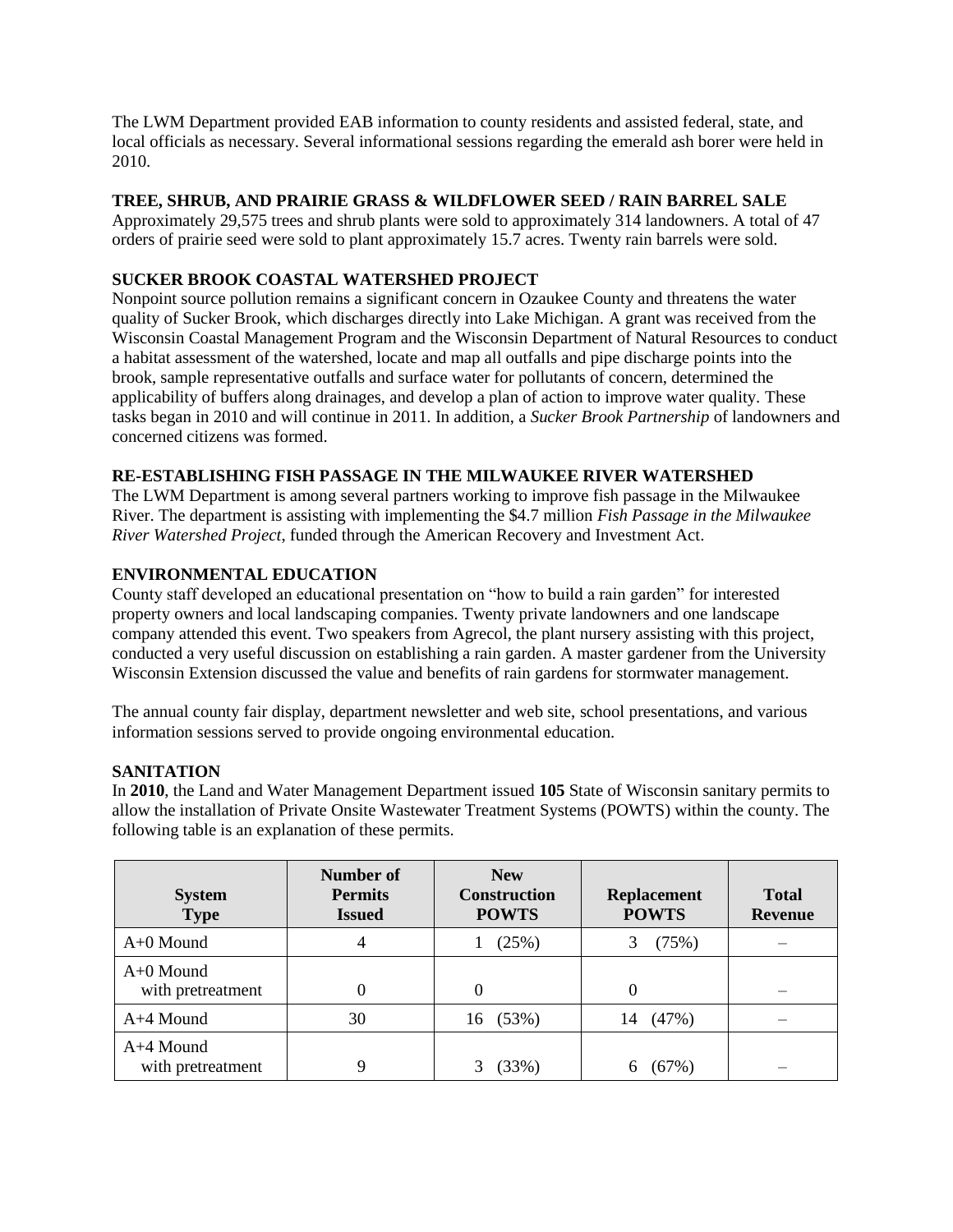| At-Grade                                                                                | 2  | $(50\%)$    | 1 (w/ATU) (50%) |             |  |
|-----------------------------------------------------------------------------------------|----|-------------|-----------------|-------------|--|
| Conventional                                                                            | 3  | (67%)       | (33%)           |             |  |
| <b>Holding Tank</b>                                                                     | 12 | 0           | $(100\%)$<br>12 |             |  |
| <b>In-Ground Pressure</b>                                                               | 0  | $\Omega$    | 0               |             |  |
| <b>In-Ground Pressure</b><br>with pretreatment                                          |    | 0           | $(100\%)$       |             |  |
| Mound                                                                                   | 24 | (46%)<br>11 | (54%)<br>13     |             |  |
| Mound<br>with pretreatment                                                              | 3  | (33%)       | 2<br>(67%)      |             |  |
| Modifications<br>all system types*                                                      | 11 | N/A         | $(100\%)$<br>11 |             |  |
| <b>Total:</b>                                                                           | 99 | 35 $(35%)$  | 64 $(65%)$      | \$55,825.00 |  |
| Modifications include component replacements and/or additions to existing systems.<br>∗ |    |             |                 |             |  |
| Six additional state permits were issued as transfers and renewals (revenue \$450.00).  |    |             |                 |             |  |

The department also issued **nine** county permits for existing POWTS: **one** for a system reconnection, **six** for system abandonments, and **two** for system repairs. Application fees totaled **\$1,400.00**.

As a Wisconsin Department of Commerce agent for POWTS plan review, the LWM Department reviewed **95** plans. A total of **\$18,090.00** was paid in plan review fees. Department inspectors also performed **121** final inspections during the year.

Other POWTS-related revenue totaled **\$2,780.00**. This includes fees for POWTS certifications, on-site soil evaluations, and Wisconsin Fund applications.

### *POWTS Maintenance Program*

The department issued **1897** notices for required routine maintenance on POWTS in the county. As of December 31, approximately **47 (2.48%)** of the POWTS involved were non-compliant. Total one-time maintenance reporting fees received by the department during the year amounted to **\$1,620.00** (new construction only).

The department received **\$5,000** from Transcendent Technologies for the sale of the POWTS Maintenance Program software to two counties.

### *Wisconsin Fund*

The department processed **12** applications for the Wisconsin Fund Private Sewerage System Replacement or Rehabilitation Grant Program. A total of **\$46,199.00** was distributed to these applicants.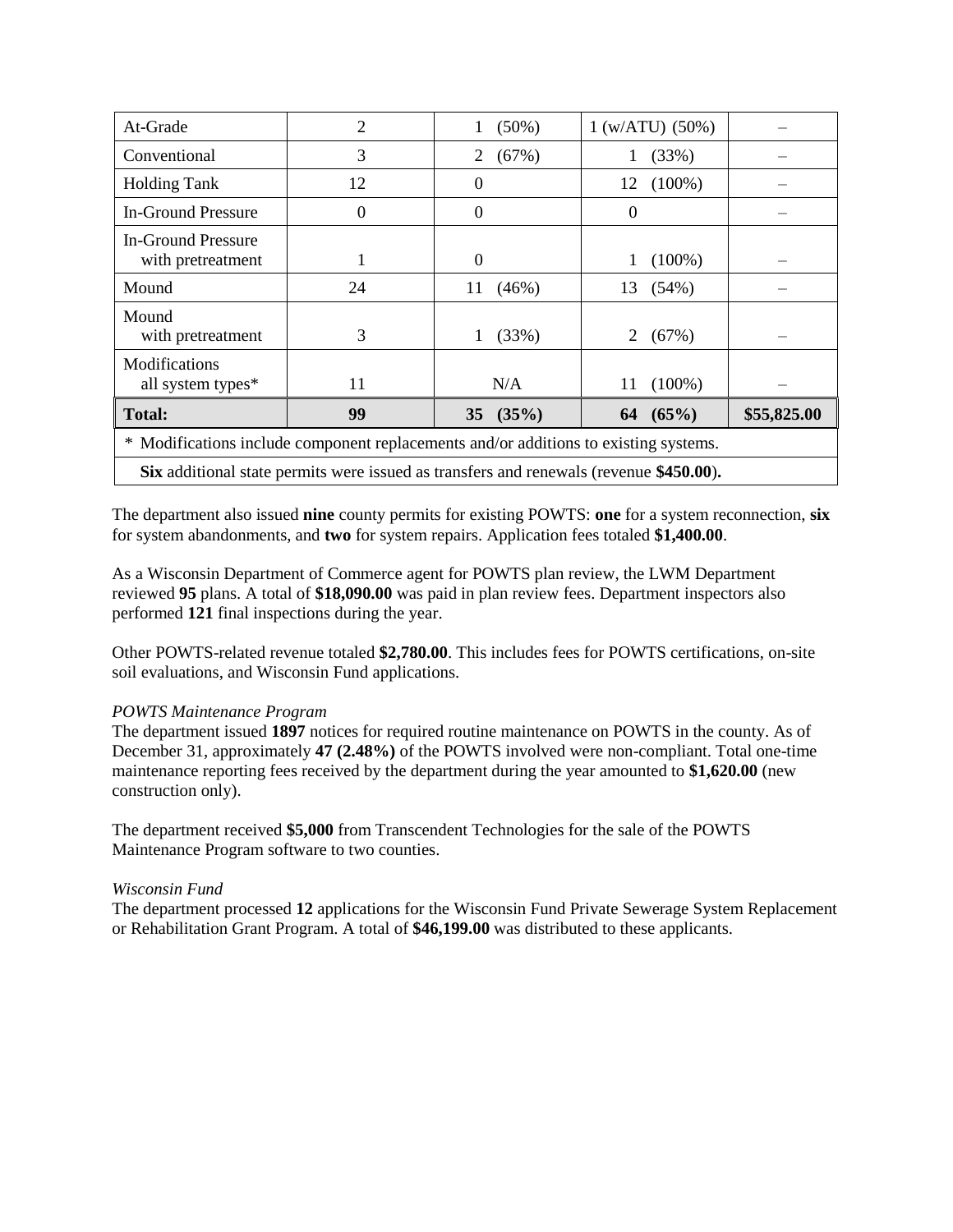### **SHORELAND ZONING**

The department issued **51** zoning and stipulated permits to allow the improvement of lands within the shoreland area of the county. The following table is an explanation of these permits:

| <b>Permit Type</b>   | Number of<br><b>Permits Issued</b> | <b>Total</b><br><b>Revenue</b> |
|----------------------|------------------------------------|--------------------------------|
| Principal Structure* | 15                                 |                                |
| Accessory Structure* | 13                                 |                                |
| Stipulated           | 18                                 |                                |
| General              | 5                                  |                                |
| <b>Total:</b>        |                                    | \$11,357.20                    |

\*Includes modification and/or addition to an existing structure.

The department presented **three** applicants requesting conditional use permits and **one** appealing a decision of the Zoning Administrator to the Board of Adjustment. The three conditional use permit applications were approved; the appeal of the Zoning Administrator decision was denied. Application fees totaled **\$825.00 (one fee waived)**.

The department presented **two** applicants to the Environment and Land Use Committee for petitions to change zoning classification (rezoning). Both petitions were approved. Application fees amounted to **\$330.00 (one fee waived)**.

### *Community Rating System Participant*

The county is a participant in the National Flood Insurance Community Rating System (CRS). As a result, flood insurance premiums in the unincorporated areas are reduced by 10%. The program rewards communities for activities which go beyond the minimum required by the national flood insurance program.

#### **NONMETALLIC MINING RECLAMATION**

The LWM Department is presently working with operators of four active sand/gravel pits in the Town of Fredonia to monitor implementation of their reclamation plans. All mine operations (gravel pits) are inspected on an annual basis, and all have approved reclamation plans and associated financial assurance. Three of the non-metallic mines are owned by Hartmann Sand & Gravel Co., Inc.; one is owned by Ozaukee County. The county-owned non-metallic mine is the Hetzel-Bee Keeper Bog pit. This was a new permit in 2009 and, although twelve acres are approved for mining, less than one acre is currently open and actively mined. The department oversees a total of 272 approved mining acres in the county, with 109.5 acres actively mined. To date, a total of 29 acres have been reclaimed but not released from financial assurance.